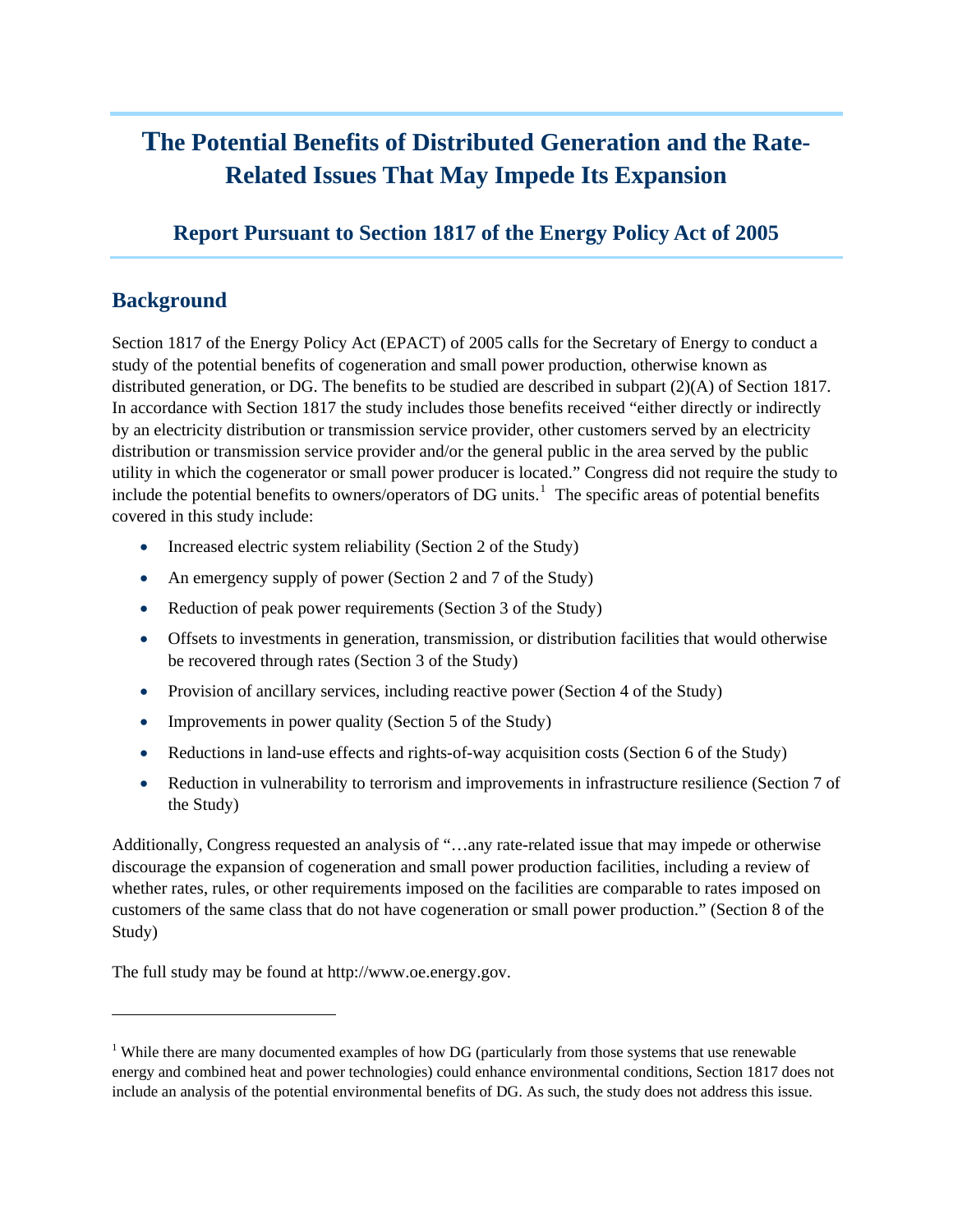## **A Brief History of DG**

DG is not a new phenomenon. Prior to the advent of alternating current and large-scale steam turbines during the initial phase of the electric power industry in the early  $20<sup>th</sup>$  century - all energy requirements, including heating, cooling, lighting, and motive power, were supplied at or near their point of use. Technical advances, economies of scale in power production and delivery, the expanding role of electricity in American life, and its concomitant regulation as a public utility, all gradually converged to enable the network of gigawatt-scale thermal power plants located far from urban centers that we know today, with high-voltage transmission and lower voltage distribution lines carrying electricity to virtually every business, facility, and home in the country.

At the same time this system of central generation was evolving, some customers found it economically advantageous to install and operate their own electric power and thermal energy systems, particularly in the industrial sector. Moreover, facilities with needs for highly reliable power, such as hospitals and telecommunications centers, frequently installed their own electric generation units to use for emergency power during outages. Traditionally, these forms of DG were not assets under the control of electric utilities. However, in some cases, they produced benefits to the overall electric system by supplying needed power to those consumers in lieu of the local electricity provider. In such cases, utility investment for facilities and/or system capacity that would have been used to supply those customers could be redirected to expand/upgrade the network.

Over the years, the technologies for both central generation and DG improved by becoming more efficient and less costly. Implementation of Section 210 of the Public Utilities Regulatory Policy Act of 1978 (PURPA) sparked a new era of highly energy efficient and renewable DG for electric system applications. Section 210 established a new class of non-utility generators called "Qualifying Facilities" (QFs) and provided financial incentives to encourage development of cogeneration and small power production. Many QFs have since provided energy to consumers on-site, but some have sold power at rates and under terms and conditions that have been either negotiated or set by state regulatory authorities or nonregulated utilities.

Today, advances in new materials and designs for photovoltaic panels, microturbines, reciprocating engines, thermally-activated devices, fuel cells, digital controls, and remote monitoring equipment (among other components and technologies) have expanded the range of opportunities and applications for "next generation" DG, and have made it possible to tailor energy systems to the specific needs of consumers. These technical advances, combined with changing consumer needs, and the restructuring of wholesale and retail markets for electric power and natural gas, have opened even more opportunities for consumers to use DG to meet their own energy needs.

At the same time, these circumstances can allow electric utilities to explore the possibilities of utilizing DG to help address the requirements of a modern electric system. The U.S. Department of Energy (DOE) has supported research and development in an effort to make these "next generation" DG devices more energy efficient, reliable, clean, and affordable. The aim of these efforts has been to accelerate the pace of development of "next generation" energy systems, and promote greater energy security, economic competitiveness, and environmental protection. These "next generation" systems are the focus of this study.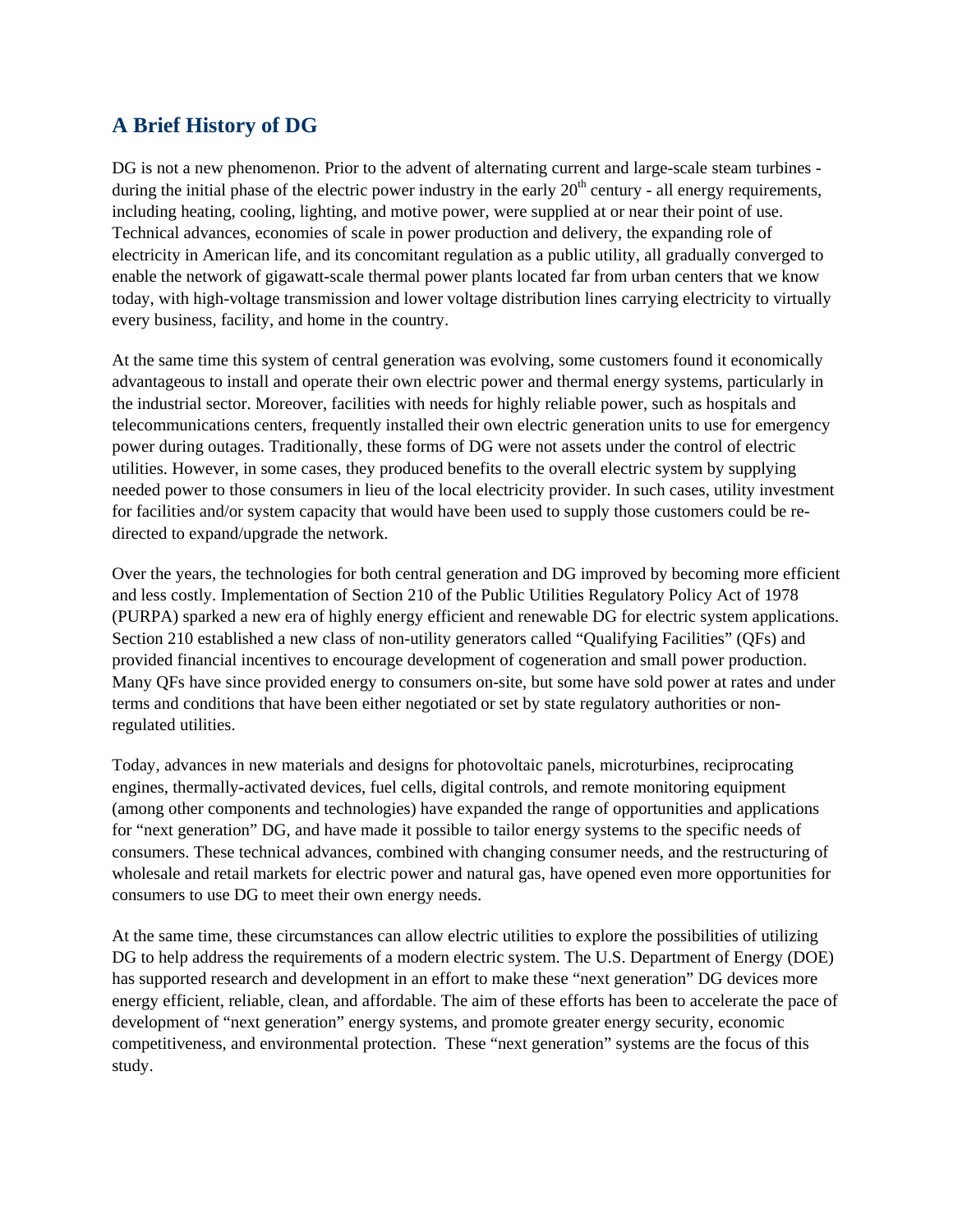## **Public Input**

Wherever possible, this study utilizes existing information in the public domain, including, for example, published case studies, reports, peer-reviewed articles, state public utility commission proceedings, and submitted testimony. No new analysis tools have been explicitly created for this study. This study attempts to reflect all points of view based on public input and existing materials and publications. In several instances the public inputs offered opposing points of view. In these cases the varying perspectives are presented in the study.

A *Federal Register* Notice published in January [2](#page-2-0)006<sup>2</sup> requested all interested parties to submit case studies or other documented information concerning DG as it relates to EPACT 1817. Forty-one organizations responded with studies, reports, data, and suggestions. A second *Federal Register* Notice was published in March 2007<sup>[3](#page-2-1)</sup> and requested public comments on the draft study. Fifteen individuals and organizations submitted written comments on the draft report. DOE has reviewed all of this information and is grateful to those individuals and organizations that provided data, reports, comments, and suggestions.

## **Major Findings**

- Distributed generation is currently part of the U.S. energy system. There are about 12 million DG units installed across the country, with a total capacity of about 200 GW. Most of these are backup power units and are used primarily by customers to provide emergency power during times when grid-connected power is unavailable.<sup>[4](#page-2-2)</sup> This DG capacity also includes about 84 GW<sup>[5](#page-2-3)</sup> of energy efficient, consumer-owned, combined heat and power (CHP) systems, which provide electricity and thermal energy for certain manufacturing plants, commercial buildings, and independently-owned district energy systems that provide electricity and/or thermal energy for university campuses and urban areas. While many electric utilities have (in the course of normal planning and operations) evaluated the costs and benefits of DG, only a small fraction of the DG units in service are used for providing benefits to the electric system. The vast majority of DG units installed in the U.S. today are customer owned/operated and used primarily to supply energy services to their owners.
- There are several economic, regulatory, and institutional reasons why electric utilities have not installed much DG. For example, the economics of DG (as an alternative to investment in traditional infrastructure) are such that financial attractiveness is largely determined on a case-bycase basis, and is very site-specific. As a result, many of the potential benefits of DG are most readily available to consumers since the incentives for customer-owned DG are often far greater than those for utility-owned DG. This has led to the present situation where standard business model(s) for electric utilities to invest profitably in DG have not emerged. In addition, in

1

<span id="page-2-0"></span><sup>2</sup> 71 FR 4904 (Jan. 30, 2006).

<span id="page-2-1"></span><sup>3</sup> 72 FR 9318 (March 1, 2007).

<span id="page-2-2"></span><sup>4</sup> These back-up power units mostly use diesel engines and are very rarely called into service. While the total amount of this back-up capacity is impressive, these units do not play a significant role in providing energy services to their owners, and when they are used their relatively poor environmental performance raise issues for local air emission regulations. This back-up power form of DG has not been a significant target of research and development by the U.S. Department of Energy because improving their efficiency and environmental performance would not yield much benefit because of their low level of use.

<span id="page-2-3"></span><sup>5</sup> Paul Bautista, Patti Garland, and Bruce Hedman, *2006 Action Plan, Positioning CHP Value: Solutions for National, Regional, and Local Energy Issues, Presented at 7<sup>th</sup> National CHP Roadmap Workshop, Seattle, Washington, September 13, 2006.*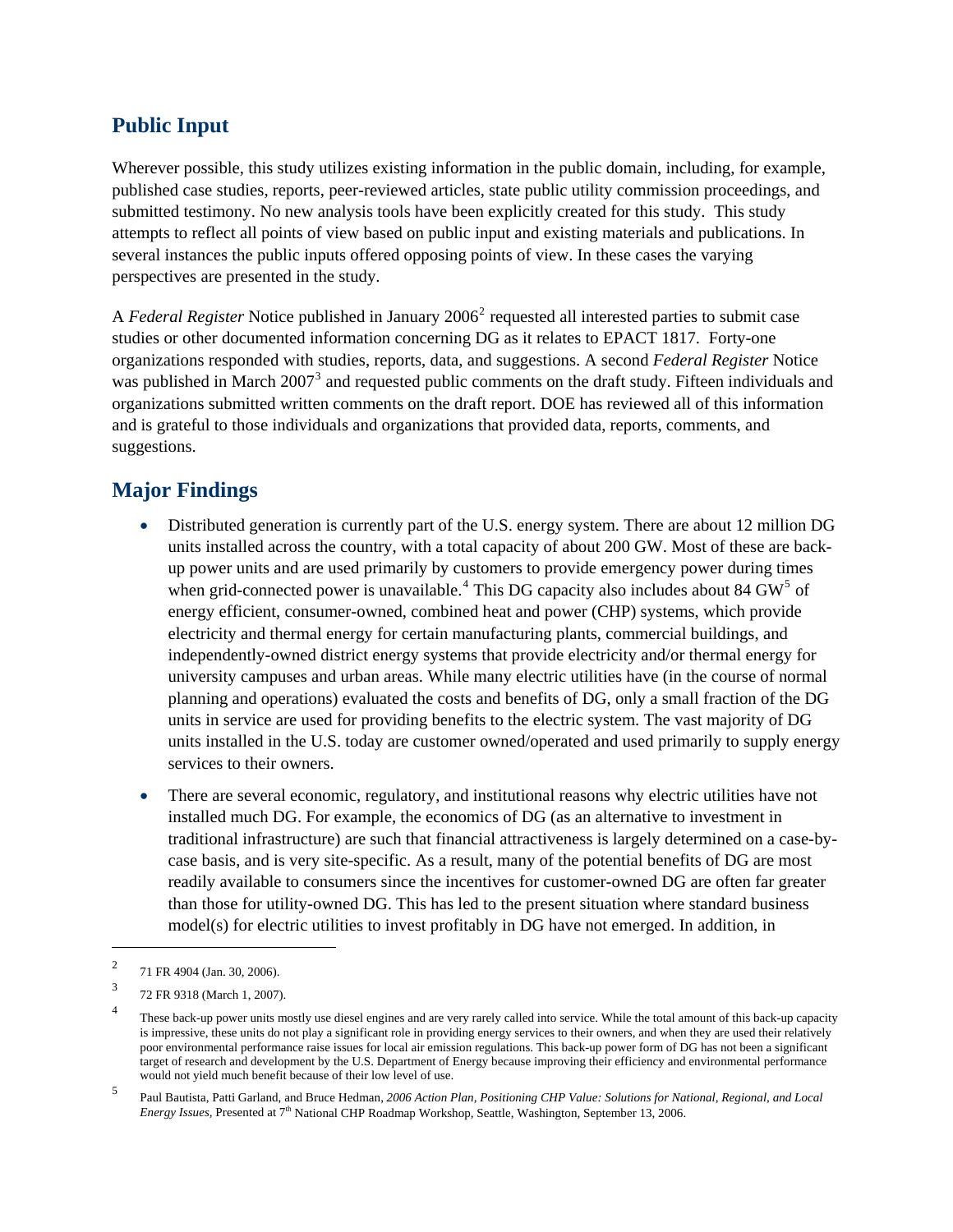instances where financially attractive DG opportunities for electric utilities have been identified, lack of experience with DG technologies has contributed to a perception of added risks and uncertainties, particularly when DG is compared to conventional energy solutions. This lack of experience has also contributed to a lack of standardized equipment, operational data, models or similar analytic tools for evaluating DG-grid interoperability, and standard interconnection practices, and is part of the justification for utility reluctance to install DG on their electric systems.

- Nevertheless, DG offers potential benefits to the electric system if integrated into utilities' planning and operations processes. On a local basis there are opportunities for electric utilities to use DG to supplement a distribution system's ability to supply sufficient power during periods of peak demand, provide ancillary services such as reactive power and voltage support, and improve power quality. Using DG to meet these local system needs can enhance overall electric system reliability. For example, several utilities provide financial incentives to customer owners of emergency DG to make the units available during peak demand periods, and at other times of system need. In addition, several regions have employed demand response (DR) programs, where financial incentives and/or price signals are provided to customers to reduce their electricity consumption during peak periods. Some customers who participate in these programs also use DG to maintain near-normal operations while they reduce their use of grid-supplied power.<sup>[6](#page-3-0)</sup>
- Several of the public comments on the draft of this study pointed out that certain forms of DG (e.g., those that use renewable energy resources such as photovoltaics, and energy efficient engines and turbines, and heat recovery equipment, such as those used in combined heat and power systems) often have environmental benefits. There are many documented examples of how these forms of DG can help lower emissions of air pollutants and greenhouse gases.<sup>[7](#page-3-1)</sup> However, Section 1817 did not include environmental benefits as an area of discussion, and so they were not addressed in this study.
- In addition to the potential benefits for an electric system, DG can help decrease the vulnerability of users of the electric system to threats from terrorist attacks, and other forms of potentially catastrophic disruptions. In other words, DG has the potential to increase the resiliency of the grid and other critical infrastructure sectors [as defined in the National Infrastructure Protection Plan (NIPP) issued by the Department of Homeland Security], such as telecommunications, chemicals, agriculture and food, and government facilities. There are many examples of owners and operators of such facilities using DG to maintain "normal" operations when the grid is down during weather-related outages and regional blackouts. However, for a variety of factors, many of these units cannot be relied upon by electric utilities to help the system recover from such events.
- Under certain circumstances, and depending on the assumptions, DG can also have beneficial effects on land use by reducing the size/amount of rights-of-ways that would otherwise be needed to build or upgrade power stations, electric transmission, and electric distribution lines.

l

<span id="page-3-0"></span><sup>6</sup> U.S. Department of Energy, *Benefits of Demand Response in Electricity Markets and Recommendations for Achieving Them: A Report to*  the U.S. Congress Pursuant to Section 1252 of the Energy Policy Act of 2005, February 2006

<span id="page-3-1"></span><sup>7</sup> See for example: Regulatory Assistance Project "Emissions Rates for New DG Technologies" May 2001; U.S. Department of Energy :Gas-Fired Distributed Energy Resource Technology Characterizations" October 2003; U.S. Environmental protection Agency "Base Case 2006" http://epa.gov/airmarkets/progsregs/epa-ipm/index.html#docs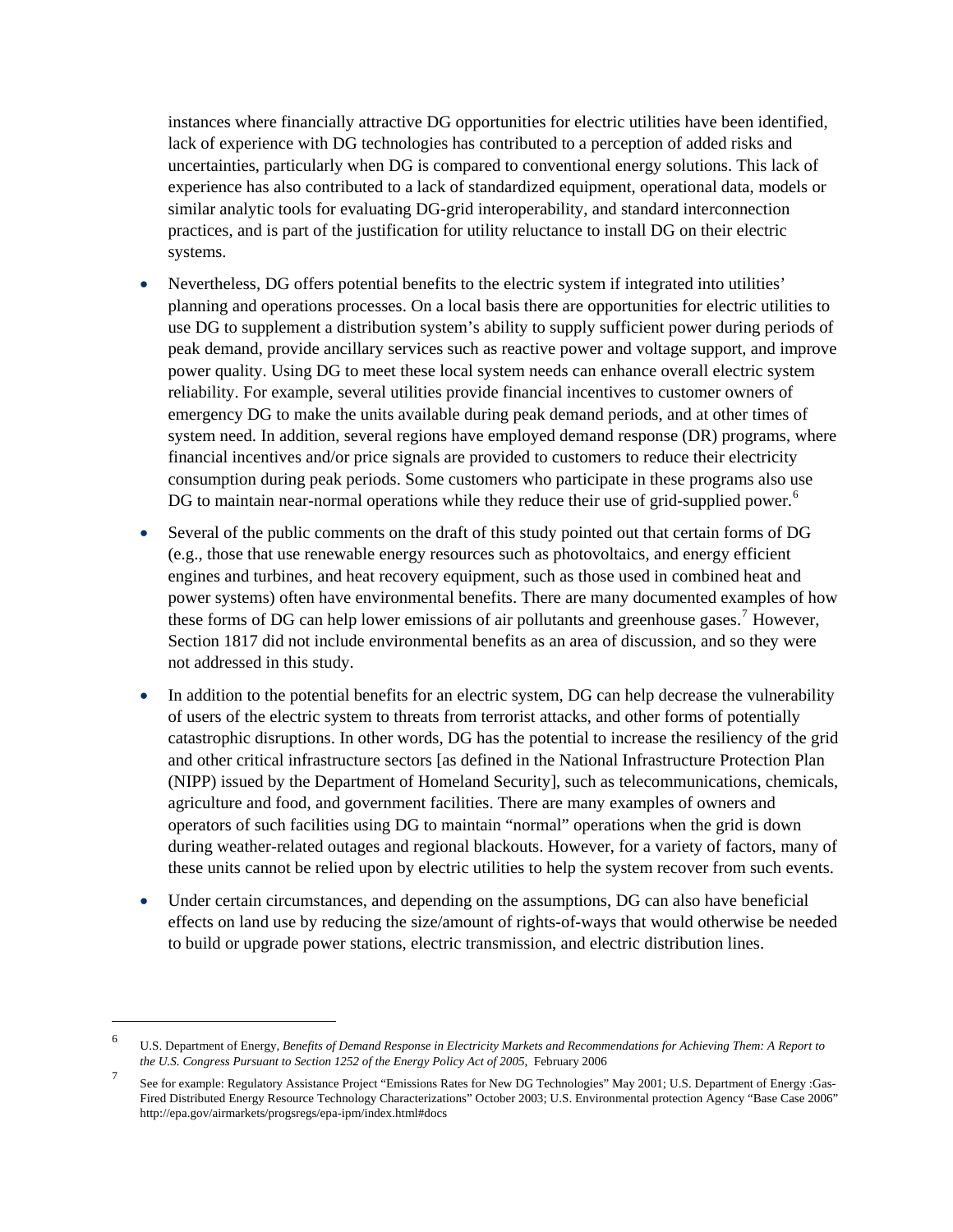- Regulation by the States of electric rates; Federal, State and local environmental siting and permitting; and grid interconnection policies and practices can have significant impacts on the financial attractiveness of DG projects. The fact that these rules, regulations and interconnection policies vary by state and utility service territory can, in itself, be an impediment to the expanded use of DG. Satisfying these myriad requirements typically involves a customized approach to the planning, design and siting of DG installations which can increase DG project costs beyond economic viability. In addition, utilities, with the approval of regulators, adopt practices and charges that discourage customers and developers from installing DG. However, there have been actions in recent years to address some of these issues. An example of such an effort is the work of the Institute of Electrical and Electronic Engineers (IEEE) to implement uniform DG interconnection standards. In addition, *Subtitle E – Amendments to PURPA of the Energy Policy Act of 2005,* contains provisions for state public utility commissions to consider adopting timebased electricity rates, net metering, smart metering, uniform interconnection standards, and demand response programs, all of which have the potential to encourage greater use of DG.
- Another key for making DG a viable resource option for electric utilities entails the successful integration of DG into electric system planning and operations processes. Often this depends on whether or not grid operators can readily affect or control operation of the DG units (especially during times of system need). Besides the potential benefits, it is important to point out that under certain circumstances DG could produce undesirable consequences to electric system operations, particularly when units are not dispatchable, when local utilities are not aware of DG operating schedules, or when the lack of proper interconnection and protective equipment causes potential safety hazards. These instances depend on local system conditions and needs and should be properly assessed by a full review of all operational data.

### **Conclusions**

Distributed generation may continue to be a viable source of energy for certain types of consumers, particularly those with needs for emergency power, uninterruptible power, and combined heat and power. DG can also be the source of a variety of benefits (e.g., peak load reduction, voltage support, and power quality improvements) for the Nation's electric grid. However, there will need to be a concerted and cooperative effort for the numerous benefits of DG to be realized and for more DG to be deployed on the grid. This effort may require cooperation among electric system planners, operators, and industry groups; Federal, State, and local government agencies; equipment manufacturers; electricity consumers; and academic, research, and public interest organizations.

There are several conclusions that can be drawn from this study:

- State utility commissions as well as local and regional electric system planning processes, models, and analytical tools could be modified to include DG as potential resource options, and thus provide a mechanism for identifying opportunities for integrating DG into the modern electric system.
- Expanding the role of DG in the grid of the future may require development of better data on the operating characteristics, costs, and the full range of potential benefits (including environmental) of various DG systems so that they are comparable – on an equal and consistent basis – with central generation and other conventional electric resource options.